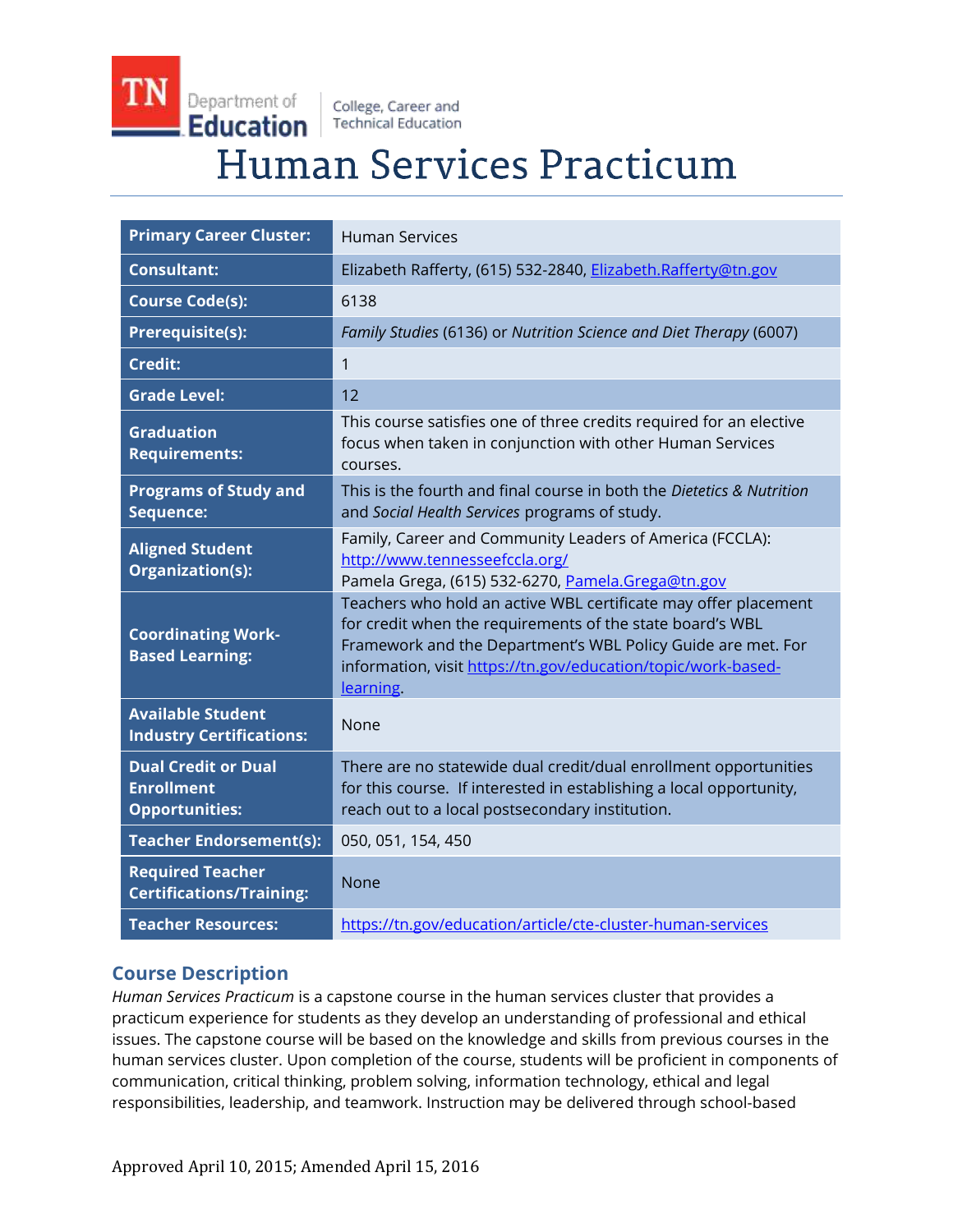laboratory training or through work-based learning arrangements such as cooperative education, mentoring, and job shadowing.

## **Work-Based Learning Framework**

Practicum activities may take the form of work-based learning (WBL) opportunities (such as internships, cooperative education, service learning, and job shadowing) or industry-driven projectbased learning. These experiences must comply with the Work-Based Learning Framework guidelines established in SBE High School Policy 2.103. As such, this course must be taught by a teacher with an active WBL Certificate issued by the Tennessee Department of Education and follow policies outlined in the Work-Based Learning Policy Guide available online at [https://tn.gov/education/topic/work-based-learning.](http://www.tn.gov/education/cte/work_based_learning.shtml) The Tennessee Department of Education provides a Personalized Learning Plan template to ensure compliance with the Work-Based Learning Framework, state and federal Child Labor Law, and Tennessee Department of Education policies, which must be used for students participating in WBL opportunities.

## **Program of Study Application**

This is the capstone course in the *Dietetics & Nutrition* and *Social Health Services* programs of study. For more information on the benefits and requirements of implementing these programs in full, please visit the Human Services website at [https://tn.gov/education/article/cte-cluster-human](https://tn.gov/education/article/cte-cluster-human-services)[services.](https://tn.gov/education/article/cte-cluster-human-services)

## **Course Requirements**

This capstone course aligns with the requirements of the Work-Based Learning Framework (established in Tennessee State Board High School Policy), with the Tennessee Department of Education's Work-Based Learning Policy Guide, and with state and federal Child Labor Law. As such, the following components are course requirements:

## **Course Standards**

- 1) A student will have a Personalized Learning Plan that identifies their long-term goals, demonstrates how the Work-Based Learning (WBL) experience aligns with their elective focus and/or high school plan of study, addresses how the student plans to meet and demonstrate the course standards, and addresses employability skill attainment in the following areas:
	- a. Application of academic and technical knowledge and skills (embedded in course standards)
	- b. Career knowledge and navigation skills
	- c. 21st Century learning and innovation skills
	- d. Personal and social skills

#### **Professionalism, Ethics, and 21st Century Skills**

- 2) Collaboratively, develop a professionalism rubric with performance indicators for each of the following professional attributes and use it to evaluate course assignments and personal work:
	- a. Attendance/punctuality
	- b. Professional dress and behavior
	- c. Positive attitude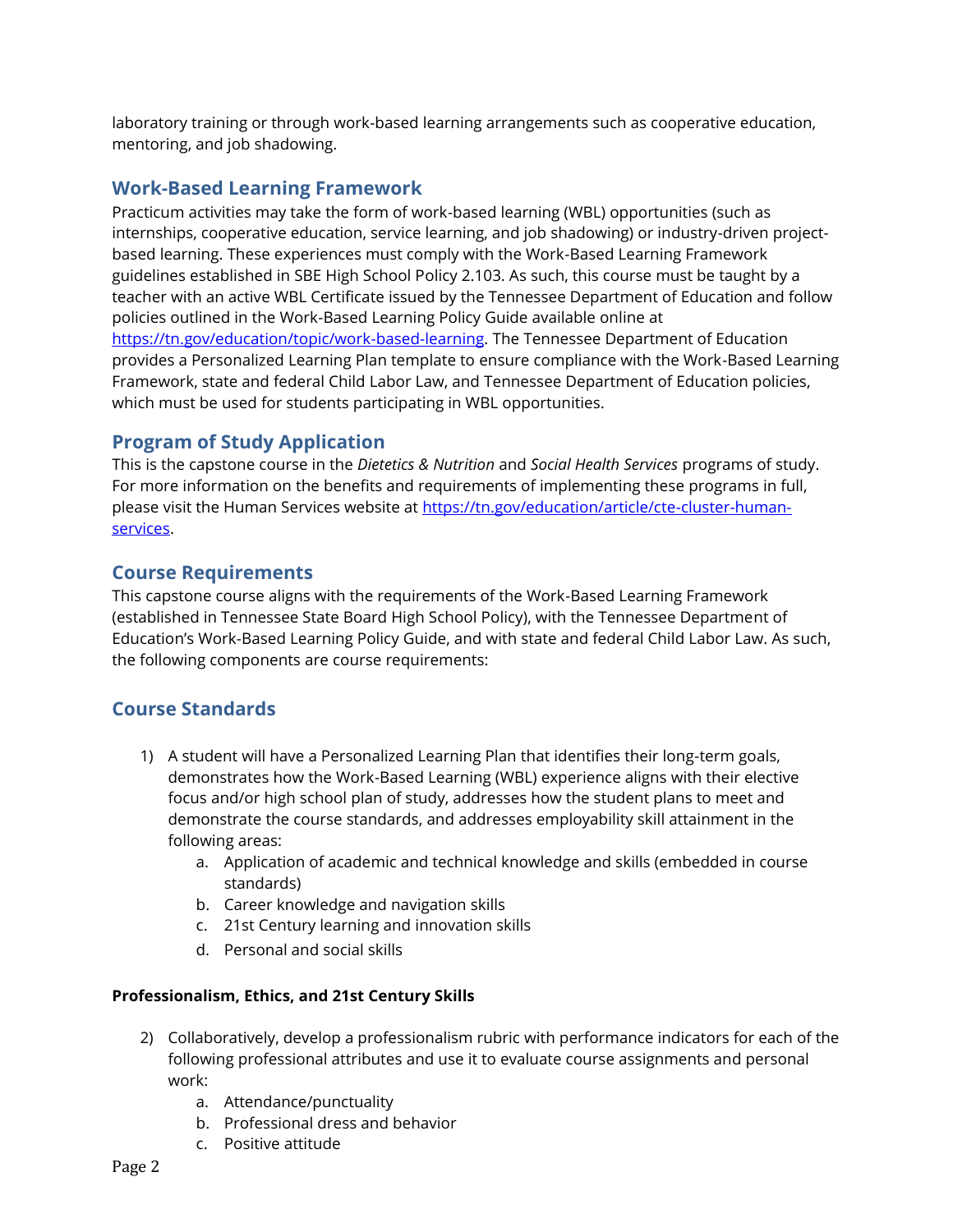- d. Collaboration
- e. Honesty
- f. Respect
- g. Responsibility
- h. Appropriate technology use
- 3) Select and research a professional organization in a counseling area of choice. Cite specific textual evidence from the organization and news articles to summarize:
	- a. The mission of the organization
	- b. Benefits of belonging to the organization
	- c. Credentials provided and how they are obtained and maintained
	- d. Journals, newsletters, and other documents and reports it publishes
	- e. Educational opportunities provided
	- f. Conferences held
	- g. Membership costs, levels, student memberships
	- h. Website, contact information
- 4) Collect Codes of Ethics from various counseling-related professional organizations and examine areas of commonality. Participate in a class discussion on the significance of including standards in these areas. Synthesize principles from the codes investigated to create a personal code of ethics.

#### **Stress Management**

- 5) Describe how stress affects the body and how it impacts relationships. List common stressors and ways to relieve stress and build resilience, citing specific textual evidence from academic and news media.
- 6) Evaluate personal stress level and ability to cope with stress using the Holmes and Rahe Stress Scale and the Resiliency Center's resiliency quiz (or other appropriate instruments). Identify stressors in your life and create a written plan to address specific stressors, as well as to incorporate one or more general stress relievers into your daily life, justifying recommendations with reasoning and evidence from research.
- 7) Interview individuals working in a human services occupation (such as counseling, social work, or consumer services) concerning stressors they encounter in their profession. Using evidence compiled from the interviews, participate in a class discussion addressing the stressors associated with counseling fields and how job stress might be reduced or dealt with.

#### **Counseling Policies and Practices**

- 8) Analyze authentic case studies of counseling situations and assess in writing the degree to which their proposed resolutions are supported by legal and ethical policies, citing specific textual evidence from codes of ethics, legislation or other appropriate materials.
- 9) Practice effective verbal, nonverbal, written, and electronic communication skills for working with clients while demonstrating the ability to: empathize, motivate, listen attentively, speak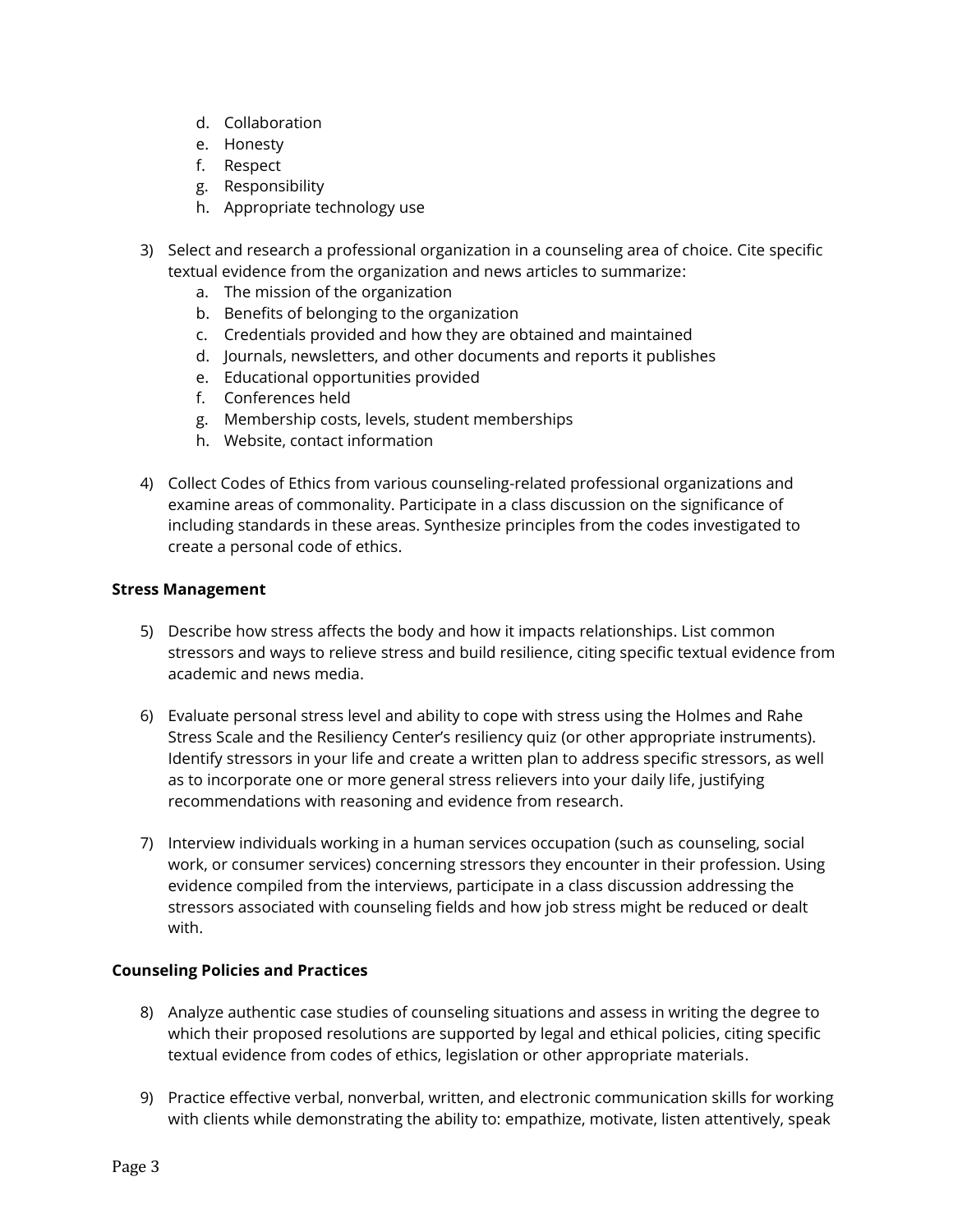courteously and respectfully, defuse client's anger or skepticism, resolve conflicting interests, and respond to client objections or complaints to the client's satisfaction.

- 10) Work in a team to identify local area public and private agencies, businesses, and other entities that provide counseling services. Conduct phone or face-to-face interviews with a business to find out the specific services offered, fee structure, location(s) and hours, contact information and other information people seeking such services might require. As a class, compile a referral guide to human services in your area. Counseling services might include but are not limited to:
	- a. Family
	- b. Marriage
	- c. Nutrition/Diet
	- d. Career
	- e. Social services
	- f. Grief
	- g. Substance abuse
	- h. Financial

#### **The Counseling Environment**

- 11) Synthesize relevant research to prepare a checklist by which prospective environments could be evaluated to determine suitability for a counseling practice. Draft indicators to evaluate the degree to which the environment inspires client confidence in the services provided. Include but do not limit the checklist to location, proximity to transportation, safety, and functionality of office layout.
- 12) Gathering principles of effective design from multiple sources, develop standard operating procedures for a counseling services office that include but are not limited to:
	- a. Maintaining patient confidentiality
	- b. Office safety
	- c. Emergency procedures
	- d. Workplace accident and incident reports

#### **Practicum**

- 13) Apply skills and knowledge from previous courses in an authentic work-based learning internship, job-shadow, or classroom-based project. Where appropriate, implement activities and use artifacts developed in previous courses.
- 14) Document the practicum using a journal to draw connections between the experience and previous course content by reflecting on:
	- a. Tasks accomplished and activities implemented
	- b. Positive and negative aspects of the experience
	- c. Interactions with clients and professionals
	- d. Personal satisfaction
- 15) Upon conclusion of the practicum, produce a technology-enhanced class presentation showcasing highlights, challenges, and lessons learned from the experience.